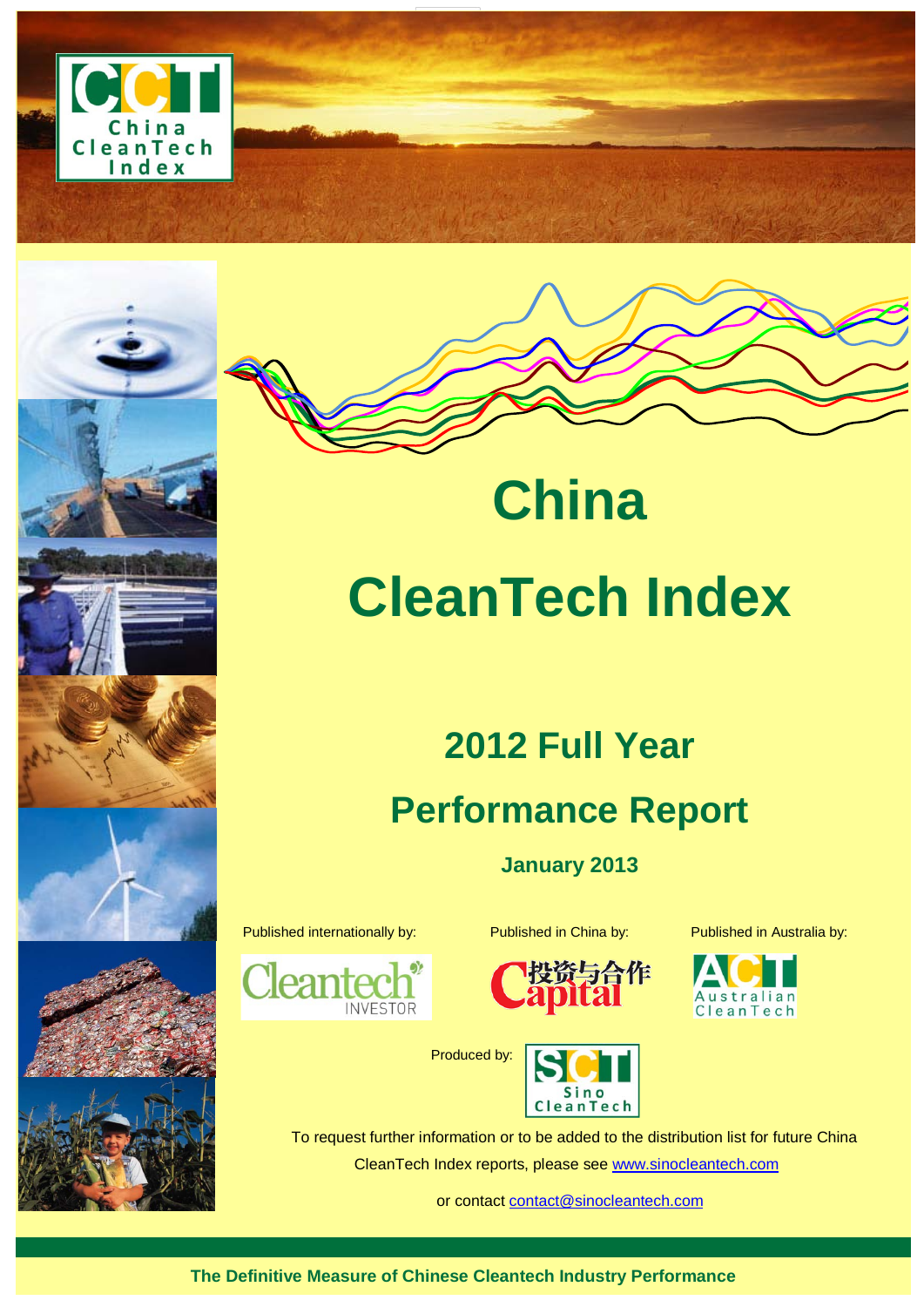

# **Table of Contents**

| 1. China CleanTech Index Overview    |    |
|--------------------------------------|----|
| 2. China CleanTech Index Performance | 5  |
| 3. Component Sub-indices             | 9  |
| 4. Index Component Companies         | 12 |



#### **Disclaimer**

Whilst Australian CleanTech Pty Ltd provides this report with the skill, diligence and care normally exercised by qualified persons in the performance of comparable work, Australian CleanTech is not be liable to and does not indemnify any party that may rely on the content of the report, against any action, suit, claim, demand, loss, cost or expense whatsoever arising out of or referable to this document. By accepting this report, the reader, their organisations and any associated bodies corporate release Australian CleanTech from liability of any kind whatsoever arising out of or referable to this report.

In addition, nothing herein is intended to be nor should be construed as investment advice. Australian CleanTech does not recommend that any financial product should be bought, sold or held by you, and nothing in this document should be construed as an offer, nor the solicitation of an offer, to buy or sell securities by Australian CleanTech. You should not make any investment decision without consulting a fully qualified financial adviser.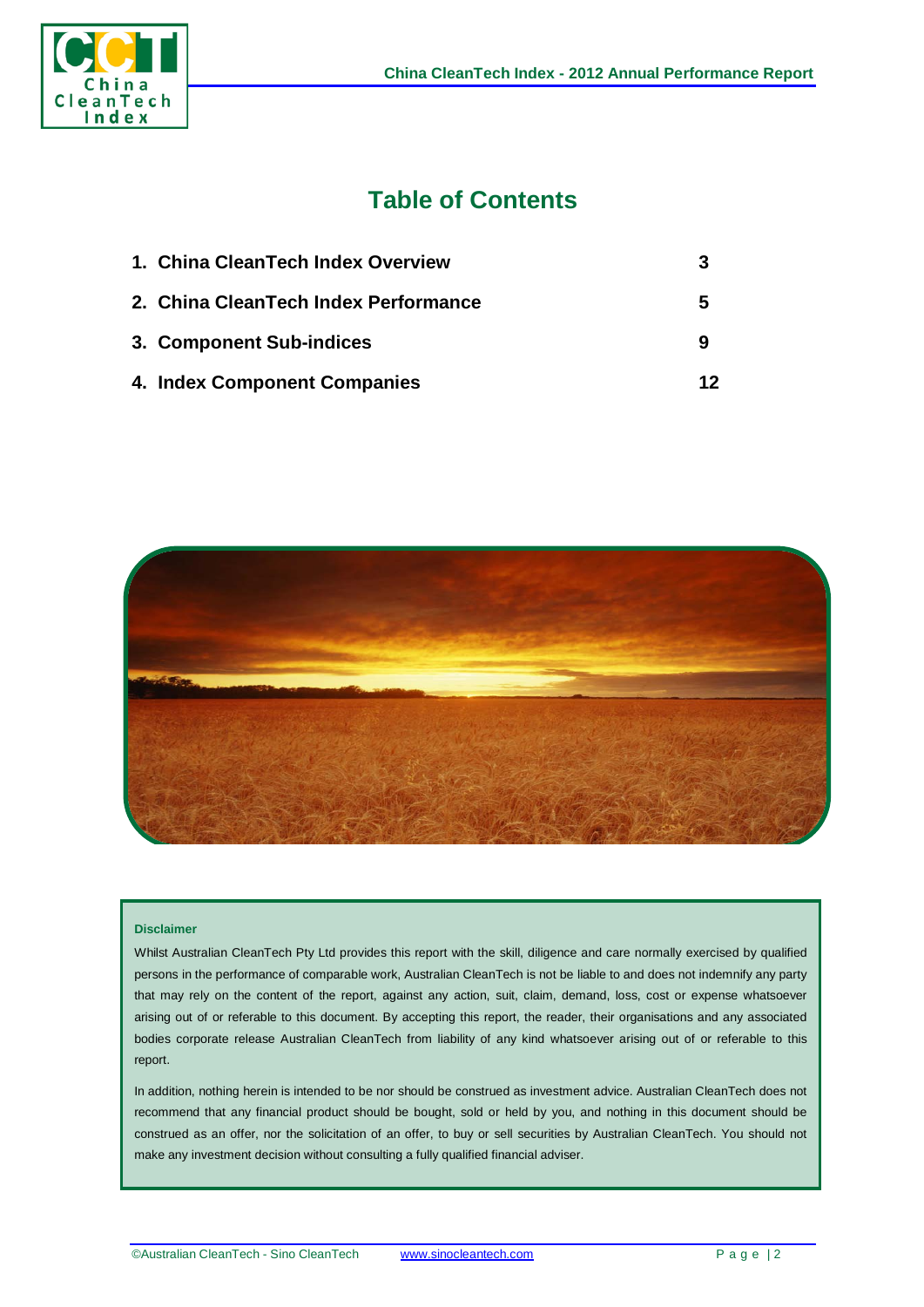

# **1. China CleanTech Index Overview**

The China CleanTech Index provides the definitive measure of the performance of Chinese cleantech companies that are listed on stock exchanges around the world.

The cleantech industry is split into a number of sub-sectors as detailed in the table below. Each of the sub-sectors contains companies that have both environmental and economic benefits.

| <b>Biogas</b>                               | Geothermal - Hot dry rocks and conventional |  |  |  |
|---------------------------------------------|---------------------------------------------|--|--|--|
| <b>Biofuels</b>                             | Low Emissions Transport Technologies        |  |  |  |
| <b>Carbon Trading</b>                       | <b>Solar Thermal and Photovoltaics</b>      |  |  |  |
| <b>Energy Efficiency &amp; Biomaterials</b> | Waste Management & Recycling                |  |  |  |
| <b>Energy Storage &amp; Fuel Cells</b>      | Water                                       |  |  |  |
| <b>Environmental Services</b>               | Wave, Tidal & Hydro                         |  |  |  |
| <b>Green Buildings</b>                      | <b>Wind Generation</b>                      |  |  |  |

The cleantech sector is fundamentally different to Socially Responsible Investments (SRI) or Environmental, Social and Governance (ESG) performance. SRI and ESG look at incremental improvements in company performance and can be seen as 'operational hygiene' measures that find the best in class. Cleantech focuses on companies whose output positively enhances the communities and ecologies in which they reside. It is about doing 'more good' rather than 'less bad'.

With nearly 150 companies falling under the coverage of the Index and with a combined market capitalisation of nearly 700 billion Renminbi (US\$112 billion), the China CleanTech Index presents for the first time a picture of the Chinese cleantech industry's growth in a single measure.

The Index is weighted by market capitalisation and is benchmarked against the following indices to show its relative performance:

- **Wilder Hill New Energy Global Innovation Index (NEX)** which measures the performance of global clean energy stocks
- **Cleantech Index (CTIUS)** which measures the performance of global cleantech stocks
- **China Shanghai Composite Index (SHCOMP)** which measures the performance of stocks listed in Shanghai.
- **MSCI World (MSCI)** which provides a measure of the performance of global stock markets.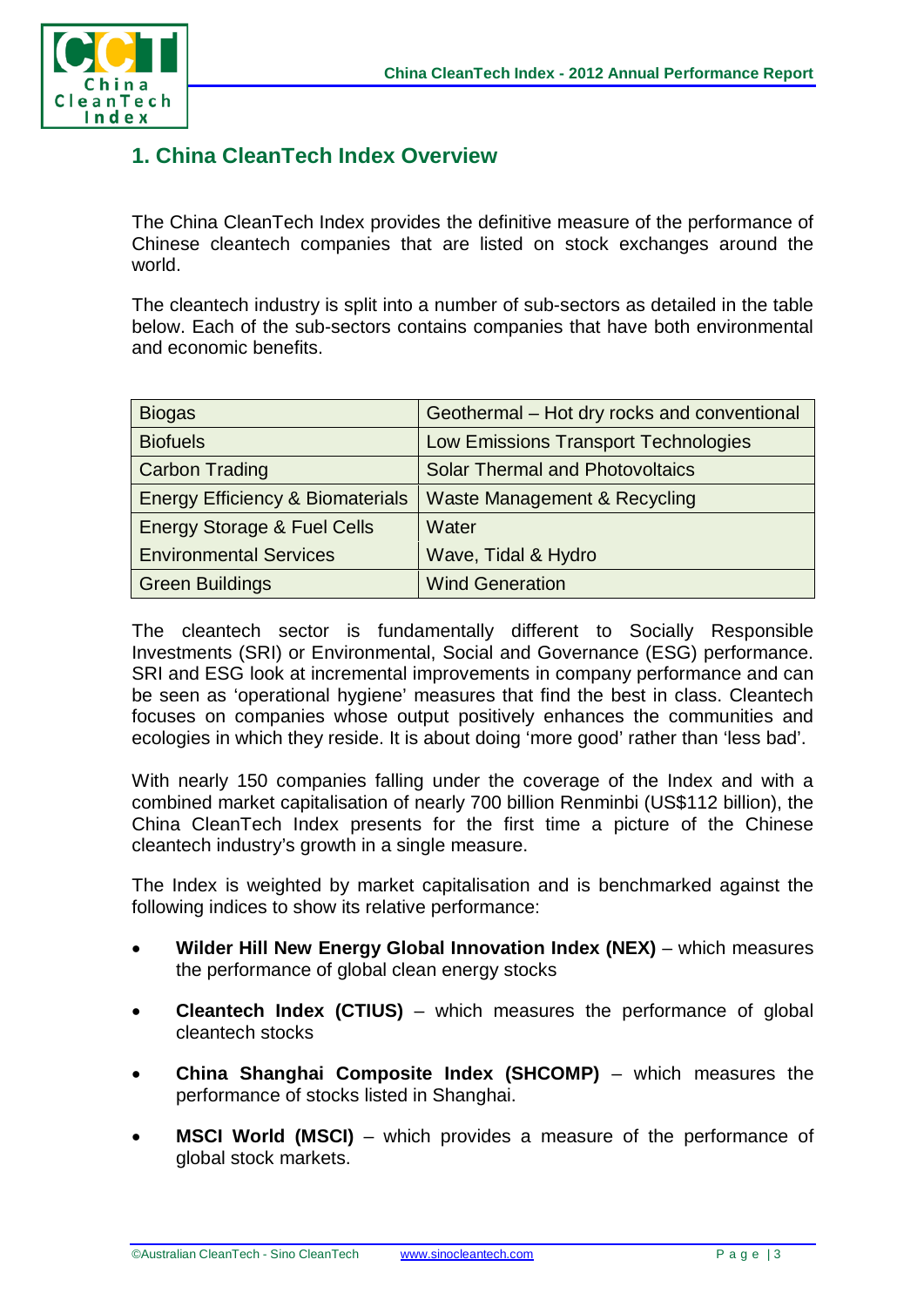

The rules for the formulation and management of the Index have been developed with reference to global best practice. An overview of these rules is provided in the Index Launch report.

The China Cleantech Index is updated each month and published on the SinoCleantech website at [www.sinocleantech.com](http://www.sinocleantech.com/) and on the Australian CleanTech website at [www.auscleantech.com.au.](http://www.auscleantech.com.au/) It is published internationally in conjunction with Cleantech Investor [\(www.cleantechinvestor.com\)](http://www.cleantechinvestor.com/) and in China in conjunction with Top Capital [\(www.topcapital.cn\)](http://www.topcapital.cn/).

Monthly results can be emailed directly to interested parties by subscribing at [www.sinocleantech.com.](http://www.sinocleantech.com/)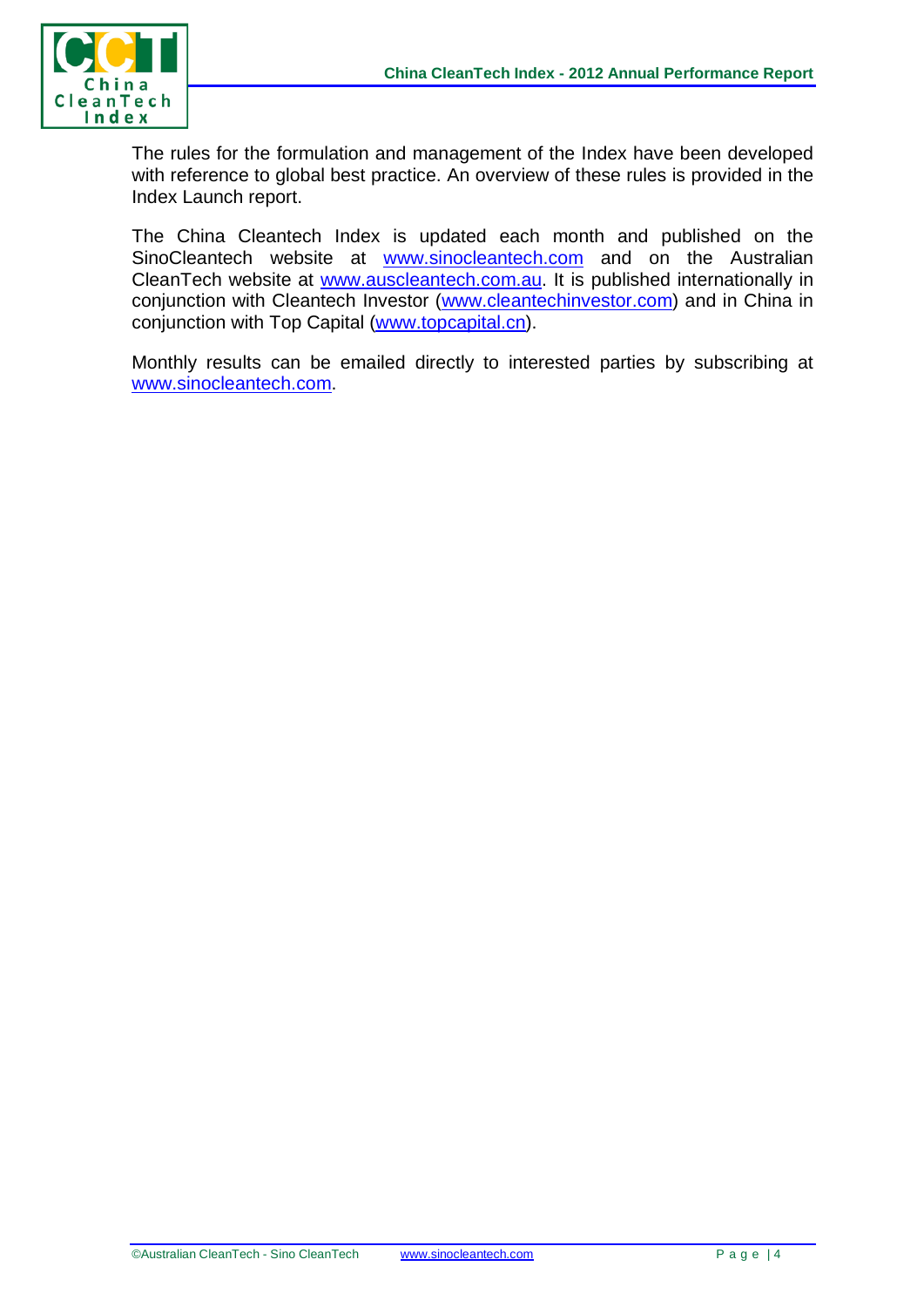

# **2. China CleanTech Index Performance**

The China CleanTech Index outperformed all but one of its benchmarks for the month of December 2012.

The China CleanTech Index rose from 30.1 to 34.4 over the month of December recording a huge 14.2% gain. This compared to the NEX gain of 7.3%, the CTIUS gain of 5.3%, the Shanghai Composite gain of 14.6% and the MSCI gain of 1.7%.

The China CleanTech 20 fared slightly worse with a gain of only 11.7%.

Over the fourth quarter of the 2012, the China CleanTech Index recorded a gain of 5.9%, outperforming the NEX gain of 2.9%, and the MSCI gain of 2.0% but underperforming the CTIUS gain of 6.3% and the Shanghai Composite gain of 8.8%.

For the 2012 calendar year, the China CleanTech Index significantly underperformed all of its benchmarks driven by the ongoing collapse of the solar and wind stocks across the year. It is noted however that during the fourth quarter, both the solar and wind stocks made strong gains which might signify the end of their slump.

For the full year, the China CleanTech Index recorded a loss of 16.5%, compared to the NEX loss of 5.5%, the CTIUS gain of 7.3%, the Shanghai Composite gain of 3.2% and the MSCI gain of 13.2%.

| <b>Percentage</b><br>Change                                           | 2009  | 2010     | 2011     | <b>DEC'12</b> | 4Q12 | 2H12    | 2012     | 3 Years  |
|-----------------------------------------------------------------------|-------|----------|----------|---------------|------|---------|----------|----------|
| <b>China CleanTech Index (CCTI)</b>                                   | 77.5% | $-9.6%$  | $-48.0%$ | 14.2%         | 5.9% | $-6.5%$ | $-16.5%$ | $-60.7%$ |
| <b>China CleanTech 20 (CCT20)</b>                                     | 59.6% | $-15.6%$ | $-47.4%$ | 11.7%         | 6.2% | $-5.5%$ | $-15.5%$ | $-62.5%$ |
| <b>Wilder Hill New Energy Global</b><br><b>Innovation Index (NEX)</b> | 39.7% | $-14.6%$ | $-40.2%$ | 7.3%          | 2.9% | 4.3%    | $-5.5%$  | $-51.7%$ |
| <b>Cleantech Index (CTIUS)</b>                                        | 38.1% | 7.3%     | $-18.3%$ | 5.3%          | 6.3% | 9.2%    | 7.3%     | $-6.0%$  |
| <b>China Shanghai Composite</b><br>Index (SHCOMP)                     | 80.0% | $-14.3%$ | $-21.7%$ | 14.6%         | 8.8% | 2.0%    | 3.2%     | $-30.7%$ |
| <b>MSCI World</b><br>(MSCI)                                           | 27.0% | 9.6%     | $-7.6%$  | 1.7%          | 2.0% | 8.3%    | 13.2%    | 14.6%    |

The market capitalisation of the 149 stocks in the China CleanTech Index is RMB 689 billion (US\$110 billion), before its rebalance, falling from its peak of RMB 911 billion in February 2011.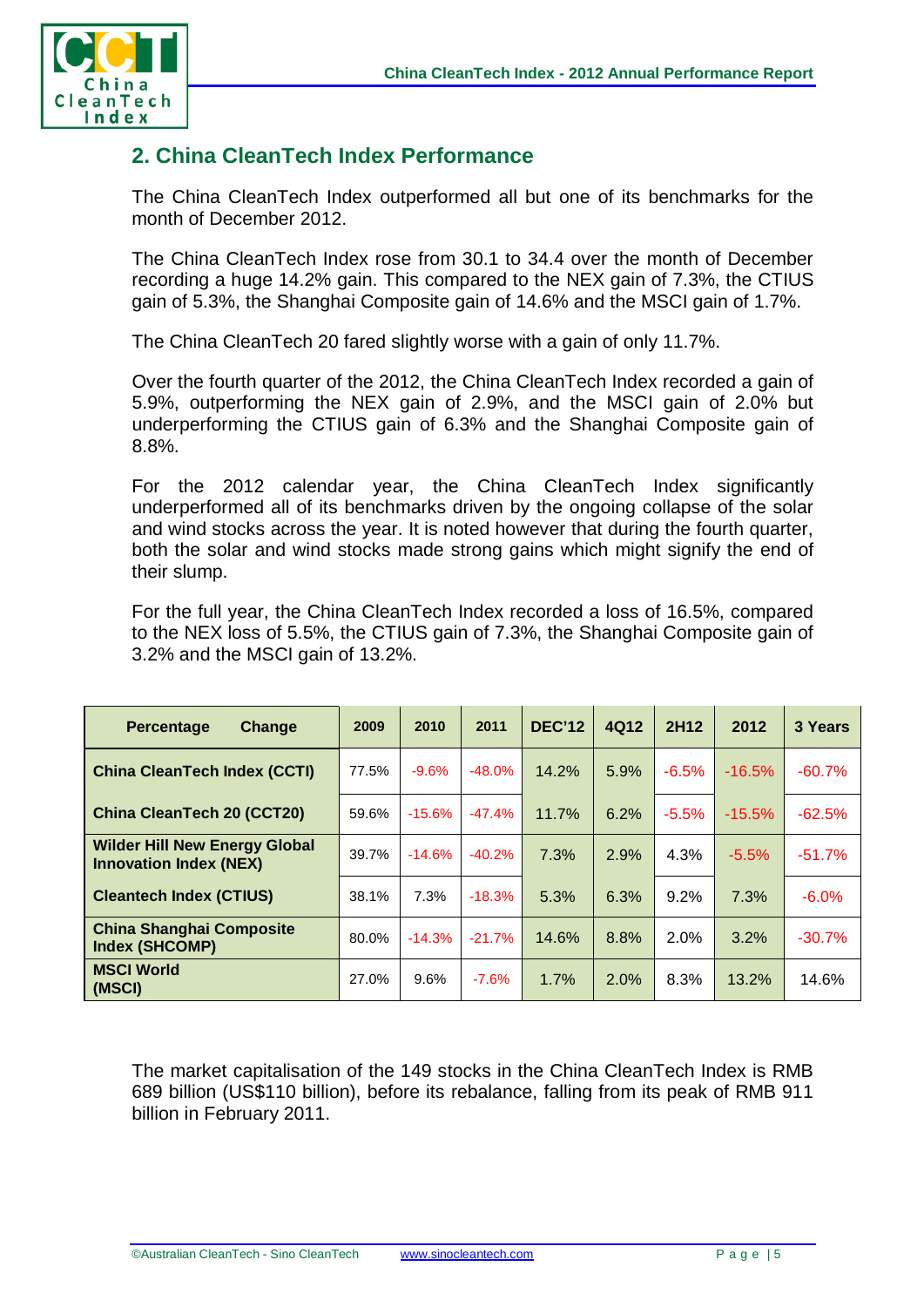

#### **Best and Worst Stocks**

The best and worst performers in terms of share price performance over the month, fourth quarter and full year of 2012 are shown in the table below.

| December 2012                                                                                                                                                                                                                                                                                                                                                                                                                                                                                                                                                                                         |                                                                                                                                                                                                                                                                    |  |  |  |  |  |
|-------------------------------------------------------------------------------------------------------------------------------------------------------------------------------------------------------------------------------------------------------------------------------------------------------------------------------------------------------------------------------------------------------------------------------------------------------------------------------------------------------------------------------------------------------------------------------------------------------|--------------------------------------------------------------------------------------------------------------------------------------------------------------------------------------------------------------------------------------------------------------------|--|--|--|--|--|
| <b>Best Performers</b><br><b>Share Price Gain &gt; 25%</b>                                                                                                                                                                                                                                                                                                                                                                                                                                                                                                                                            | <b>Worst Performers</b><br><b>Share Price Loss &gt; 25%</b>                                                                                                                                                                                                        |  |  |  |  |  |
| Zhejiang Yankon Group Co., Ltd.<br>Shenzen Das Intellitech Co., Ltd.<br>Shenzhen Sunwin Intelligent Co., Ltd.<br><b>Canadian Solar Inc</b><br>Daqo New Energy Corp.<br>JA Solar Holdings<br>JinkoSolar Holding Co., Ltd.<br>Solargiga Energy Holdings Limited<br><b>Sungrow Power Supply Co</b><br><b>Suntech Power Holdings</b><br>Trina Solar<br>Yingli Green Energy<br>Sichuan Tianqi Lithium Industries, Inc.<br>Qian Jiang Water Resources Development Co., Ltd<br>Shanghai Canature Environmental Products Co<br>Shanghai Safbon Water Service Co<br>Zhongshan Public Utilities Group co., Ltd. | China Energy Recovery Inc<br>SmartHeat Inc<br>Bodisen Biotech, Inc.<br><b>Advanced Battery Technologies</b><br><b>China BAK Battery</b><br>Duoyuan Global Water<br>A-Power Energy Generation Systems Ltd                                                           |  |  |  |  |  |
| <b>Fourth Quarter 2012</b>                                                                                                                                                                                                                                                                                                                                                                                                                                                                                                                                                                            |                                                                                                                                                                                                                                                                    |  |  |  |  |  |
| <b>Best Performers</b><br><b>Share Price Gain &gt; 40%</b>                                                                                                                                                                                                                                                                                                                                                                                                                                                                                                                                            | <b>Worst Performers</b><br><b>Share Price Loss &gt; 40%</b>                                                                                                                                                                                                        |  |  |  |  |  |
| China Singyes Solar Tech. Hold. Ltd<br>China Solar & Clean Energy Solns., Inc.<br>Daqo New Energy Corp.<br>JA Solar Holdings<br>JinkoSolar Holding Co., Ltd.<br>Shunfeng Photovoltaic International<br><b>Suntech Power Holdings</b><br>China BAK Battery<br><b>Coslight Technology International Group</b><br>Shanghai Safbon Water Service Co<br>China Energine International (HIdgs) Ltd<br>China Power New Energy Development Co., Ltd<br><b>Cleantech Solutions International Inc</b><br>Huaneng Renewables Corp Ltd                                                                             | China Energy Recovery Inc<br>Hanwei Energy Services<br>SmartHeat Inc<br>Bodisen Biotech, Inc.<br><b>Advanced Battery Technologies</b><br>China Ritar Power Corp.<br>China Sun Group High Tech Co.<br>Duoyuan Global Water<br>A-Power Energy Generation Systems Ltd |  |  |  |  |  |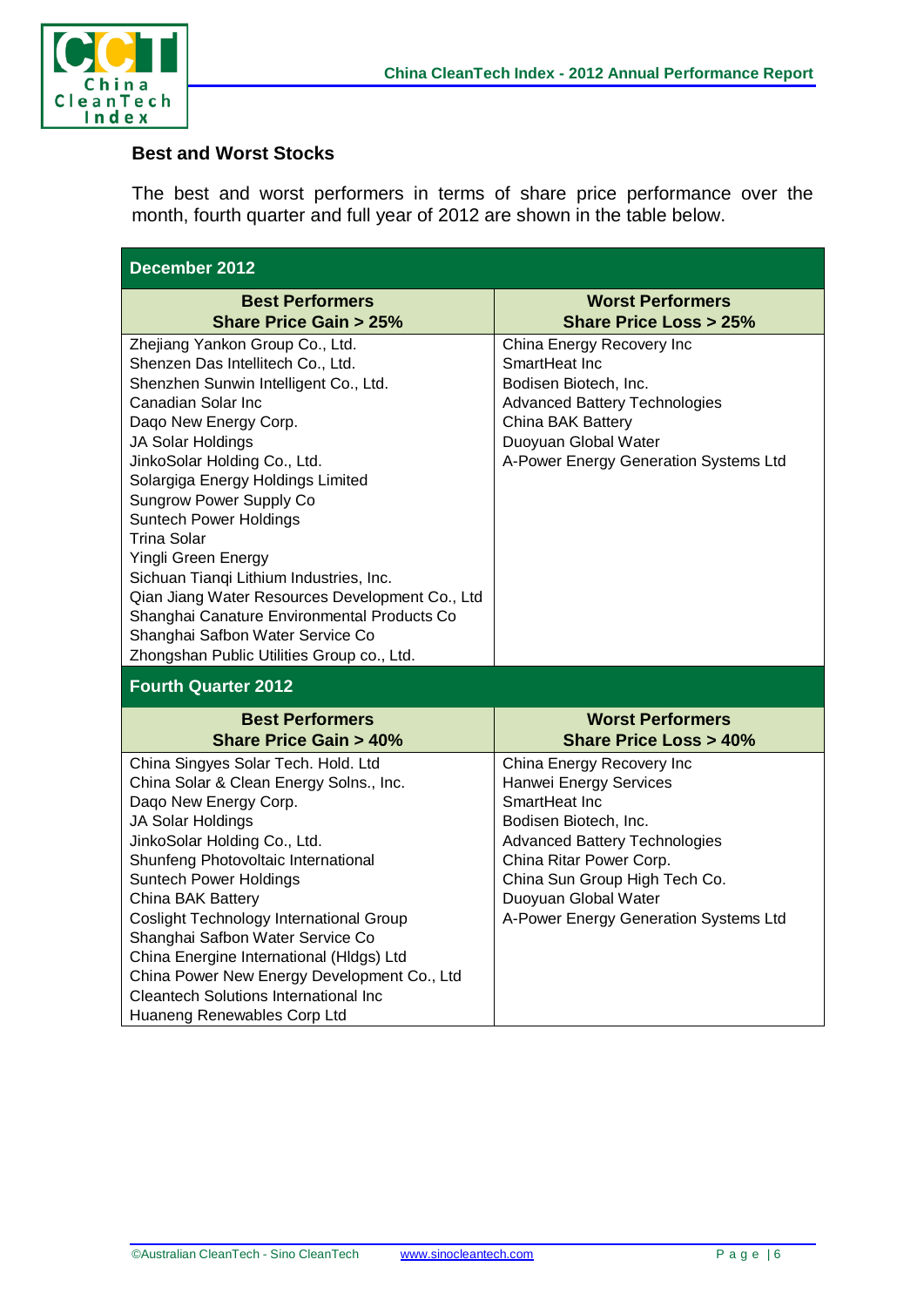

| Full Year 2012                                                                  |                                                               |  |  |  |  |  |
|---------------------------------------------------------------------------------|---------------------------------------------------------------|--|--|--|--|--|
| <b>Best Performers</b>                                                          | <b>Worst Performers</b>                                       |  |  |  |  |  |
| <b>Share Price Gain &gt; 50%</b>                                                | <b>Share Price Loss &gt; 50%</b>                              |  |  |  |  |  |
| Beijing New Building Materials Public Limited                                   | China Clean Energy Inc.                                       |  |  |  |  |  |
| Company                                                                         | China Energy Recovery Inc                                     |  |  |  |  |  |
| China Singyes Solar Tech. Hold. Ltd                                             | Foshan Nationstar Optoelectronics Co., Ltd.                   |  |  |  |  |  |
| Dago New Energy Corp.                                                           | Guangzhou Hongli Opto Electronic Co Ltd                       |  |  |  |  |  |
| JA Solar Holdings                                                               | Suzhou Hailu Heavy Industry Co., Ltd.                         |  |  |  |  |  |
| China BAK Battery                                                               | Bodisen Biotech, Inc.                                         |  |  |  |  |  |
| China Hydroelectric Corporation<br><b>Cleantech Solutions International Inc</b> | Xiamen Savings Environmental Co., Ltd.                        |  |  |  |  |  |
|                                                                                 | Beijing Jingyuntong Technology Co Ltd                         |  |  |  |  |  |
|                                                                                 | China Solar & Clean Energy Solns., Inc.                       |  |  |  |  |  |
|                                                                                 | JS Huasheng Tianlong Photoelec. Co., Ltd.<br><b>LDK Solar</b> |  |  |  |  |  |
|                                                                                 | Risen Energy Co., Ltd.                                        |  |  |  |  |  |
|                                                                                 | Shanghai Chaori Solar Energy Science                          |  |  |  |  |  |
|                                                                                 | Zhejiang Sunflower Light Energy Science &                     |  |  |  |  |  |
|                                                                                 | <b>Technology Limited</b>                                     |  |  |  |  |  |
|                                                                                 | <b>Advanced Battery Technologies</b>                          |  |  |  |  |  |
|                                                                                 | China Sun Group High Tech Co.                                 |  |  |  |  |  |
|                                                                                 | Jiangsu Welle Environmetnal Co., Ltd.                         |  |  |  |  |  |
|                                                                                 | Duoyuan Global Water                                          |  |  |  |  |  |
|                                                                                 | Zhejiang Fuchunjiang Hydropower Equip                         |  |  |  |  |  |
|                                                                                 | A-Power Energy Generation Systems Ltd                         |  |  |  |  |  |
|                                                                                 | Sinovel Wind Group Company Limited                            |  |  |  |  |  |

#### **Index Rebalance**

The China CleanTech Index underwent its quarterly rebalancing at the end of December which took account of recent share issues and other corporate activity.

The following company was **removed** from the index at the end of December following ongoing research by Sino Cleantech into the activities of Chinese listed companies.

• **Gushan Environmental Energy Limited (NYSE:GU) -** Gushan Environmental Energy Limited announced on 17 October 2012 the completion of its privatisation. Gushan operates a copper products business in China that manufactures copper rods, copper wires, copper granules and copper plates primarily from recycled copper. Gushan also produces biodiesel, a renewable, clean-burning and biodegradable fuel and a raw material used to produce chemical products, primarily from used cooking oil, and by-products from biodiesel production, including glycerine and plant asphalt.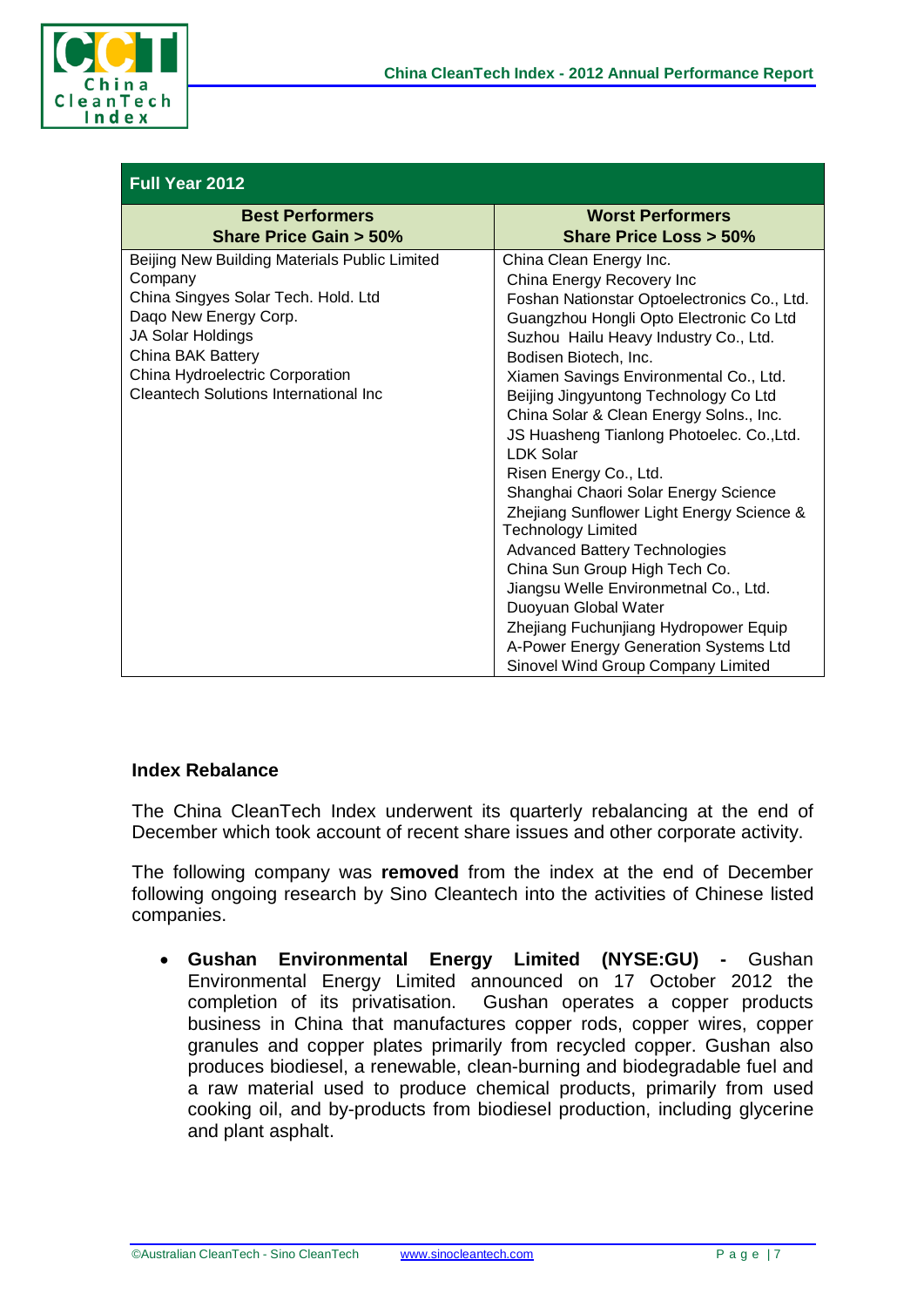

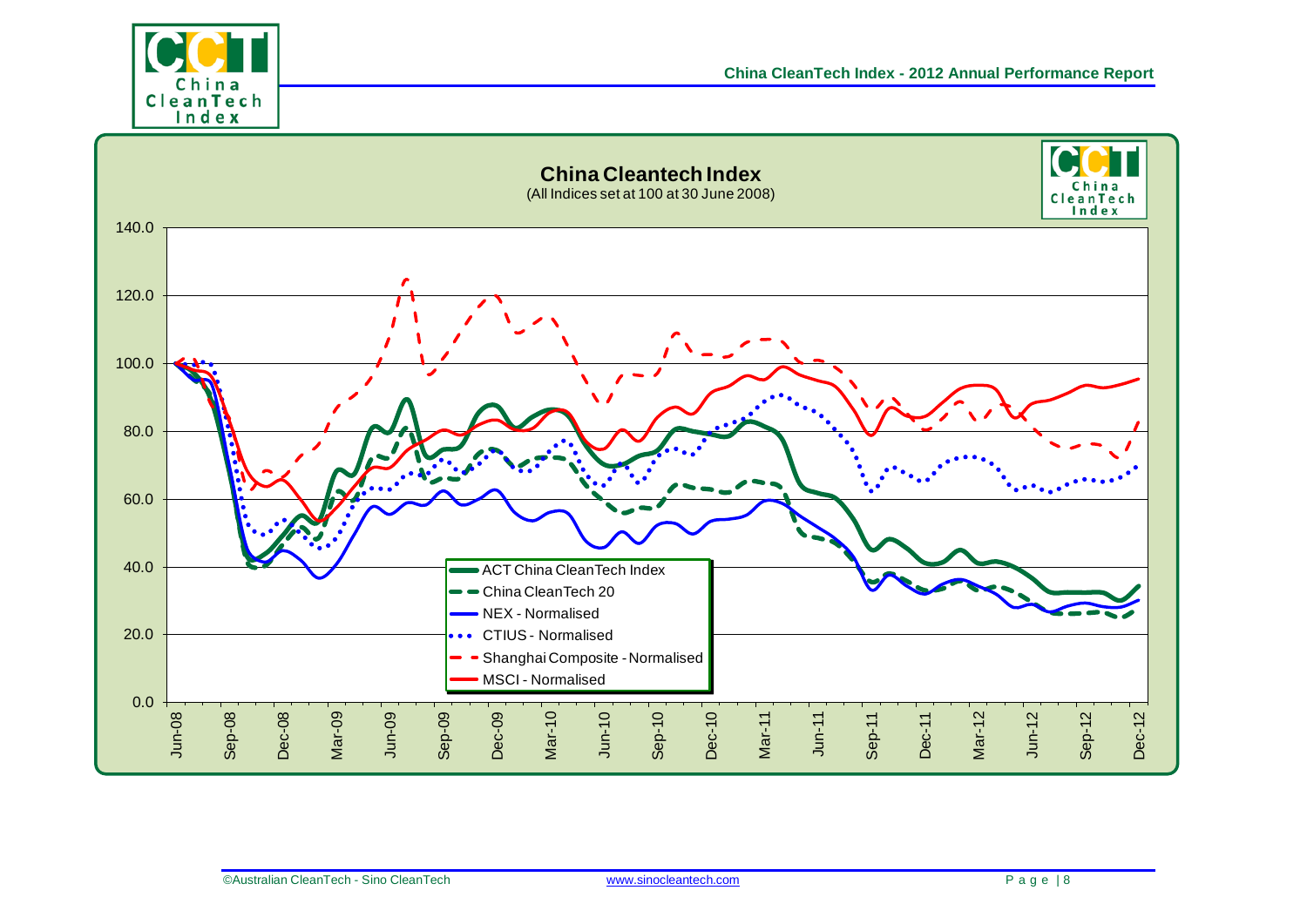

## **3. Component Sub-Indices**

To provide an analysis of the China CleanTech Index, eight sub-indices have been developed. The performance of each of these sub-indices over the last four financial years is shown in the table and charts below.

The best performing sectors for the three months to December 2012 were China Solar Index, clawing back some of its massive losses over the last 18 months, and the China Hydro Index, with the China Wind Index also making strong gains. The worst performer was the China Waste Index.

For the full year, whilst all sectors showed relatively poor performance, the best performing sectors were China Storage Index and the China Hydro Index. The worst performing sectors were the China Solar Index and the China Wind Index, each of which lost a third of its remaining value following the 50% losses in 2011.

|                                | 2009   | 2010     | 2011     | 4Q12    | 2012     |  |  |
|--------------------------------|--------|----------|----------|---------|----------|--|--|
| <b>China Efficiency Index</b>  | 102.4% | 31.8%    | $-60.4%$ | $-3.6%$ | $-30.9%$ |  |  |
| <b>China Environment Index</b> | 157.4% | 13.5%    | $-31.1%$ | 0.7%    | $-21.8%$ |  |  |
| <b>China Solar Index</b>       | 92.4%  | $-13.0%$ | $-57.5%$ | 17.5%   | $-36.2%$ |  |  |
| China Storage Index            | 141.0% | $-15.1%$ | $-36.6%$ | $-0.5%$ | 11.7%    |  |  |
| China Waste Index              | 65.7%  | 99.1%    | $-25.9%$ | $-4.1%$ | $-12.5%$ |  |  |
| <b>China Water Index</b>       | 113.5% | 9.6%     | $-49.7%$ | 6.1%    | $-8.0%$  |  |  |
| China Hydro Index              | 78.9%  | $-35.6%$ | $-23.0%$ | 8.2%    | 1.1%     |  |  |
| China Wind Index               | 45.8%  | $-21.0%$ | $-57.7%$ | 4.7%    | $-32.5%$ |  |  |

#### **China CleanTech Sub-Indices**

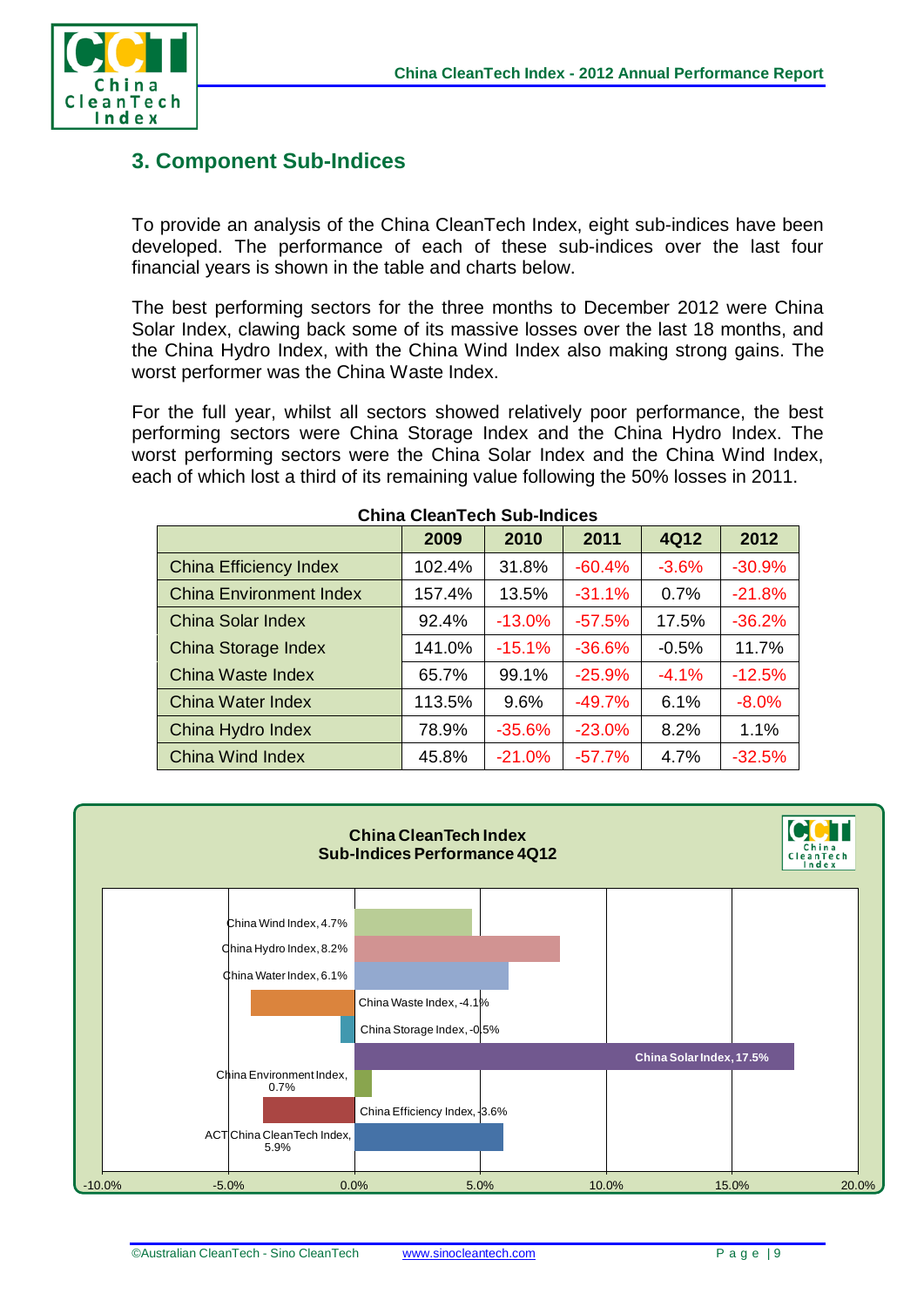

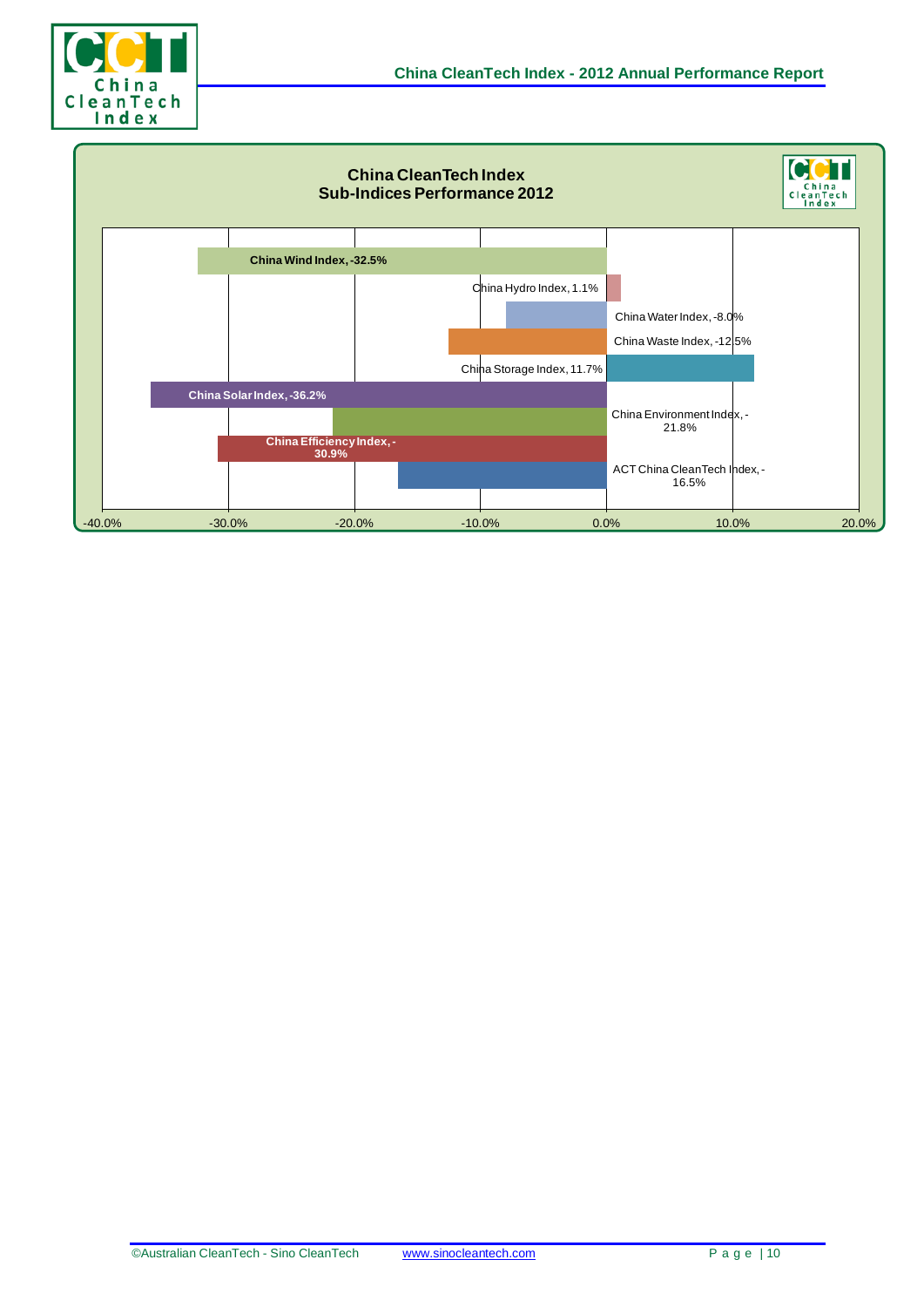